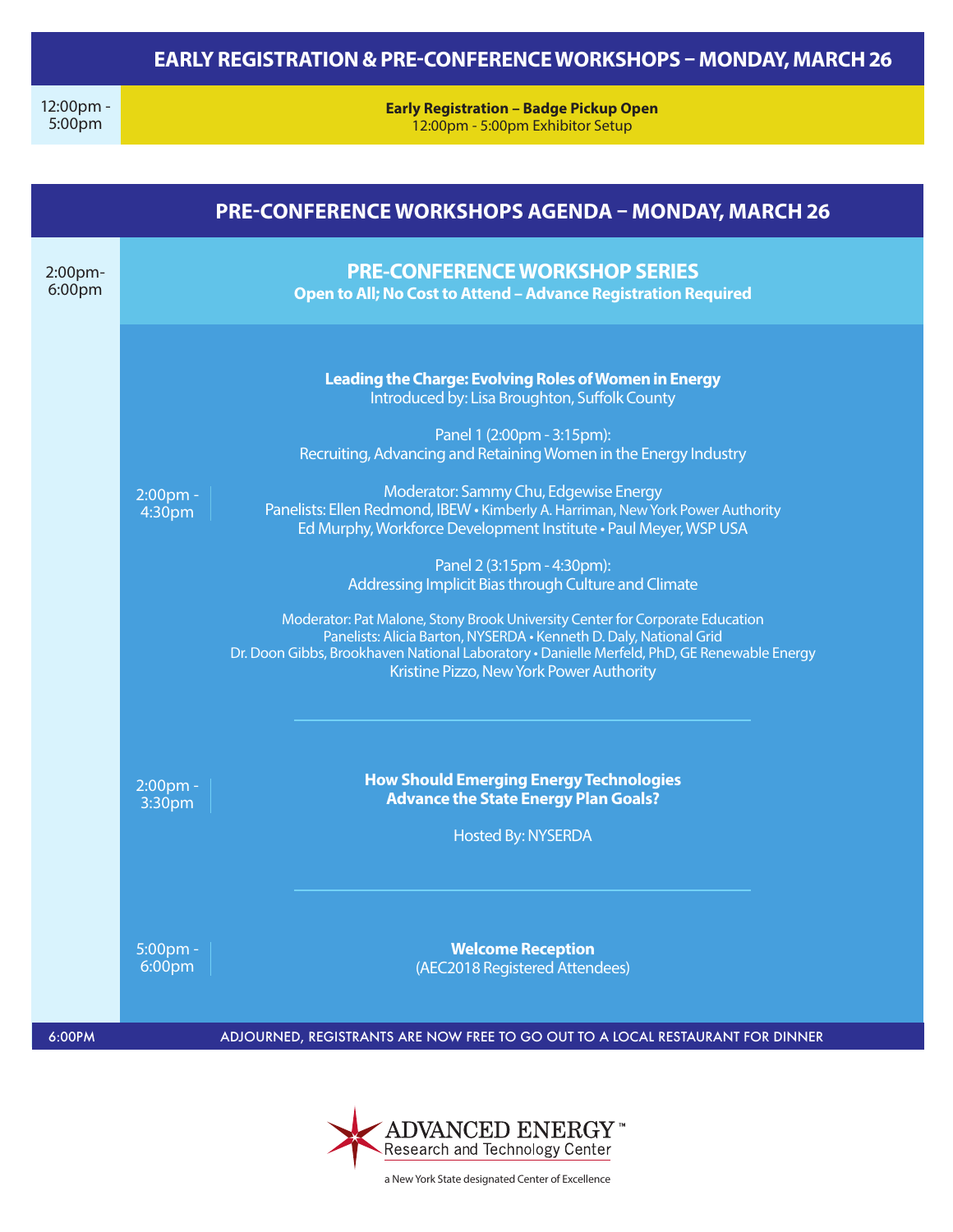Kiran Bhatraju, *Arcadia Power* ni **EVs, Utilities and the Electric Grid CHAIRPERSON:** Luke Tonachel, *NRDC* John Shipman, *Con Edison* Nancy Ryan, *Energy + Environmental Economics (E3)* Scott Fisher, *Greenlots* Karsten Barde, *National Grid* **Heavy Duty Vehicle Electrification and its Impact CHAIRPERSON:** John Markowitz, *NYPA* Danny Ilioiu, *MTA NYC Transit* Bethany Whitaker, *VEIC* Baskar Vairamohan, *EPRI* Peter Rego, *The Lion Electric Co.*  Dan Welch*, CALSTART* **Energy Implications of Autonomous Vehicles CHAIRPERSON:** Joah Sapphire, *Axial + GDG* Adam Jonas, *Morgan Stanley* Brad Rutherford, *Local Motors* Michael Brown, *Southwest Research Institute* **Emerging Smart Grid Technologies CHAIRPERSON:** Laney Brown, *Concentric Energy Advisors* Michael Oshetski, *Micatu Incorporated* Charles Murray, *Switched Source* Dr. Bob Currie, *Smarter Grid Solutions* Peter Lilienthal, PhD, *HOMER Energy* **MicroGrids CHAIRPERSON:** Francisco Flores, *NREL* Andrew Scobie, *The Faraday Grid* Dr. Arindam Maitra, *EPRI* Dr. Xianyong Feng, *UT-CEM* Arunkumar Vedhathiri, *National Grid* **Role of Utilities in Advancing Microgrids CHAIRPERSON:** James T. Gallagher, *NYS Smart Grid Consortium* Bob Loughney, *Couch White LLP* David Lovelady, *National Grid* Andre Wellington, *Con Edison*  Don Mathew*, PSEG* **Advanced Sensing for Smart Energy Management CHAIRPERSON:** Patrick Finch, *Booz Allen Hamilton* Dr. Ya Wang, *Stony Brook University* Dr. Michael Gouzman, *Stony Brook University* Daniel Rousse, *Energy Solutions Air* Jose Castillo*, Jasmine Universe* Rebecca Hughes, *NYPA* **Built Environment Cybersecurity CHAIRPERSON:** Pat Malone, *Stony Brook University* Ernest Schirmer, *WSP USA* Glen Carolo, *True Access Networks* Joe Klotz, *Johnson Controls* Wilson Lin, *NYCEDC Cybersecurity*  Kenneth Carnes*, NYPA* Ignatius Grande, *Berkeley Research Group* **Department of Energy R&D CHAIRPERSON:**  Dr. Thomas A. Butcher, *Brookhaven National Laboratory* Jon Longtin, PhD, *Stony Brook University* Dr. Sotirios Mamalis, *Stony Brook University* Paul Kalb*, Brookhaven National Laboratory* Eli Leland, PhD, *Voltaiq* TRACK D **Marketing & Branding as R&D Considerations CHAIRPERSON:** Mei Shibata, *Essense Partners* James Heath, *Southern Company* David Bend, *Nest Labs* Jane Parker, *Interbrand Health* **Challenges & Successes of Solar Adoption CHAIRPERSON:** Houtan Moaveni, *NYSERDA* Joe White, *Orange & Rockland Utilities, Inc.* Daniel Spitzer, *Hodgson Russ LLP* Nick Baudouin*, PowerMarket*  Garrett Nilsen, *US DoE* **Transitioning from Net Metering CHAIRPERSON:** David Sandbank, *NYSERDA* Sean Garren, *Vote Solar* Hannah Muller, *Clean Energy Collective* Ilan Gutherz, *Borrego Solar* Evan Dube, *Sunrun* Stephen Wemple, *Con Edison* **Advanced Manufacturing Policies and Practices CHAIRPERSON:** Dr. Robert Ivester, *US DoE - Advanced Manufacturing Office*  Leonard Poveromo, *Composites Prototyping Center* T. Paul Chow, *RPI* Daniel Ocorr, *Kodak* **Additive Manufacturing via Functional Printing CHAIRPERSON:** Dr. Denis Cormier, *Rochester Institute of Technology* Arkady Malakhov, *Solid Cell* Sudhir Kulkarni, *PBC Tech* John Olenick, *EnRG* **Additive Manufacturing for Aerospace Applications CHAIRPERSON:** Dr. Denis Cormier, *Rochester Institute of Technology* Jason Jones, *Moog*  Scott Vader, *Vader Systems* Michael Leach, *nTopology* Carl Johnson, *Norsk Titanium* **New York Offshore Wind Master Plan CHAIRPERSON:** Stephanie McClellan, PhD, *University of Delaware* Doreen Harris, *NYSERDA* Greg Lampman, *NYSERDA* Karen Chytalo, *NYS DEC* Thomas Rienzo, *NYS DPS* Michael Snyder, *NYS DOS* **Developer's Round Table CHAIRPERSON:** Joe Martens, *NY Offshore Wind Alliance* Thomas Brostrom, *Ørsted* Jeffrey Grybowski, *Deepwater Wind* Christer af Geijerstam, *Statoil* Lars Thaaning Pedersen, *Copenhagen Infrastructure Partners (CIP)* **Offshore Wind Policy Considerations in Industry & Port Development CHAIRPERSON:** Dr. Kathleen Araújo, *Stony Brook Univ.* Bonnie Ram, *University of Delaware* Ross Tyler, *Business Network for Offshore Wind* Bruce Hamilton, *Navigant* Andy Geissbuehler, *RRI* **Sustainable Gas Systems-New Business Models CHAIRPERSON:** Keith Rooney, *National Grid* Prof. Clive Clayton, *Stony Brook University* Matt Tomich, *Energy Vision* Sean Gleeson, *Noblehurst Green Energy LLC* Bill Jorgensen, *Vanguard Renewables* Peter Wright, *Cornell University* **Technology to Market CHAIRPERSON:** Chris Cavanagh, *National Grid* Jon Garrity, *TagUp* Dr. Shailesh Upreti, *C4V* Angelo D'Anzi, *StorEn* Dr. Gabriel Rogriguez-Calero, *Ecolectro* Paul Mutolo, *Standard Hydrogen Corp.* TRACK A TRACK B TRACK C TRACK D TRACK B TRACK E TRACK F TRACK G 1:20pm - 1:35pm **Keynote Speaker** Danielle Merfeld, PhD, CTO, GE Renewable Energy **Keynote Speaker Danielle Merfeld, PhD, CTO, GE Renewable Energy 1:20pm - 1:35pm** 1:35pm - 1:35pm - 1:35pm - 1:35pm - 1:35pm - 1:35pm - 1:35 **CONFERENCE AGENDA – TUESDAY, MARCH 27 Opening Remarks** Robert B. Catell, AERTC **Opening Remarks** Robert B. Catell, AERTC 9:00am - 9:05am 9:00am - 9:05am **Plenary Speaker** Richard Kauffman, Office of New York Gov. Andrew Cuomo **Plenary Speaker** Richard Kauffman, Office of New York Gov. Andrew Cuomo 9:05am - 9:20am 9:05am - 9:20am **Keynote Speaker** Gil C. Quiniones, President & CEO, NYPA **Keynote Speaker** Gil C. Quiniones, President & CEO, NYPA 9:20am - 9:35am 9:20am - 9:35am **Closing Logistics** Robert B. Catell, AERTC **Closing Logistics** Robert B. Catell, AERTC **Registration Open Breakfast Begins in Exhibit Area - Open Networking** 9:35am - 9:40am 9:35am - 9:40am 7:00AM 7:00AM 8:00AM 8:00AM **Breakfast Begins in Exhibit Area - Open Networking SESSION II** 2:30pm - 3:45pm *7th Floor* **SESSION III** 4:15pm - 5:30pm *7th Floor* **Plenary Speaker** Alicia Barton, NYSERDA **Plenary Speaker** Alicia Barton, NYSERDA 12:20pm - 12:35pm 12:20pm - 12:35pm **Welcome** Robert B. Catell, AERTC **Welcome** Robert B. Catell, AERTC **SESSION I** 10:15am - 11:30am *7th Floor* **Plenary Speaker** Dr. Chris Fall, Advanced Research Projects Agency-Energy (ARPA-E) **Plenary Speaker** Dr. Chris Fall, Advanced Research Projects Agency-Energy (ARPA-E) 1:05pm - 1:20pm 1:05pm - 1:20pm **Keynote Speaker** Dr. Ami Appelbaum, Israel Innovation Authority **Keynote Speaker** Dr. Ami Appelbaum, Israel Innovation Authority **PLENARY SESSION**  *6th Floor, Broadway Ballroom* **PLENARY SESSION**  *6th Floor, Broadway Ballroom* **PLENARY SESSION**  *6th Floor, Broadway Ballroom* **PLENARY SESSION**  *6th Floor, Broadway Ballroom* 12:15PM **Lunch Begins & Exhibit Area Will Close Lunch Begins & Exhibit Area Will Close** 12:15pm - 12:20pm 12:15pm - 12:20pm 12:50pm - 1:05pm **Plenary Speaker** Dr. Esther Takeuchi, Stony Brook University **Plenary Speaker** Dr. Esther Takeuchi, Stony Brook University 12:50pm - 1:05pm 12:15PM 1:35pm - 1:50pm **Keynote Speaker** Dr. Ami Appelbaum, Israel Innovation Authority **1:35pm - 1:50pm - 1:50pm - 1:50pm - 1:50pm - 1:50pm - 1:50pm** - 1:50pm - 1:50pm - 1:50pm - 1:50pm - 1:50pm **Registration Open** 11:30AM - 12:15PM 9:40AM - 10:15AM 9:40AM - 10:15PM NETWORKING BREAK, VISIT EXHIBITORS - 5TH FLOOR NETWORKING BREAK, VISIT EXHIBITORS - 5TH FLOOR 11:30AM - 12:15PM 1:50PM - 2:30PM 1:50PM - 2:30PM 3:45PM - 4:15PM 3:45PM - 4:15PM NETWORKING BREAK, VISIT EXHIBITORS - 5TH FLOOR NETWORKING BREAK, VISIT EXHIBITORS - 5TH FLOOR 5:30PM - 6:30PM 5:30PM - 6:30PM RECEPTION, EXHIBITS, JUDGED POSTER SESSION - 5TH FLOOR RECEPTION, EXHIBITS, JUDGED POSTER SESSION - 5TH FLOOR NETWORKING BREAK, VISIT EXHIBITORS - 5TH FLOOR NETWORKING BREAK, VISIT EXHIBITORS - 5TH FLOOR NETWORKING BREAK, VISIT EXHIBITORS - 5TH FLOOR NETWORKING BREAK, VISIT EXHIBITORS - 5TH FLOOR **Sustainable Gas Systems-Public Policies CHAIRPERSON:** Dr. Devinder Mahajan, *Stony Brook University* Johannes Escudero, *RNG Coalition* Donald Chahbazpour, *National Grid* Ilissa Ocko, PhD, *EDF* Kevin Neumaier, *Sustainable Dairy Technologies* Dan Dessanti, *Northeast Gas Assoc.* Christopher Voell, *US EPA*

# **CONFERENCE AGENDA – TUESDAY, MARCH 27**

ADJOURNED, REGISTRANTS ARE NOW FREE TO GO OUT TO A LOCAL RESTAURANT FOR DINNER ADJOURNED, REGISTRANTS ARE NOW FREE TO GO OUT TO A LOCAL RESTAURANT FOR DINNER 6:30PM 6:30PM